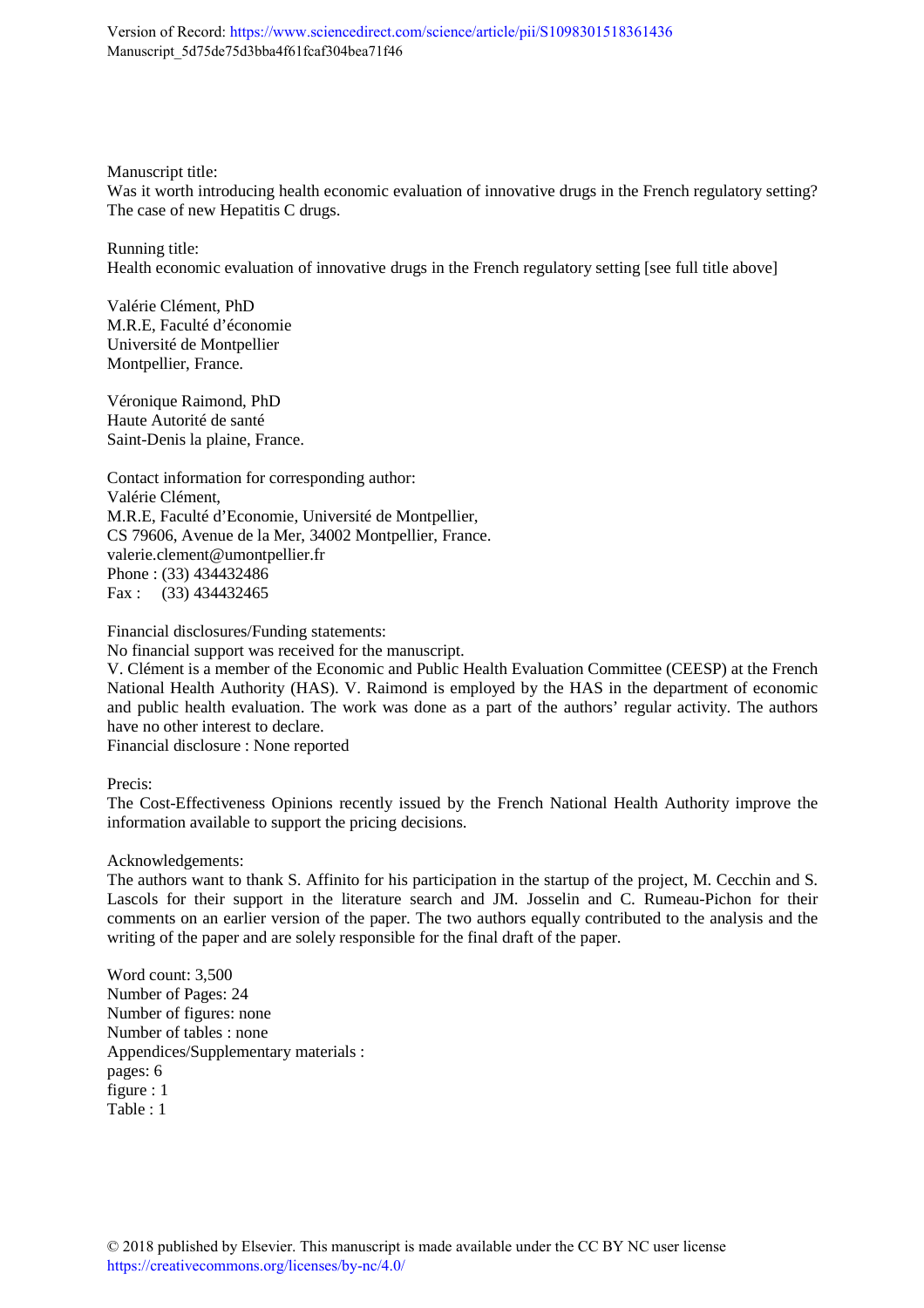- Abstract
- 
- Objective
- This paper constitutes the first attempt to draw lessons from the recent uptake of health economic
- evaluation of innovative drugs in the French regulatory framework.

Study Design

Taking the example of new direct-acting antivirals against Hepatitis C virus the paper asks whether and how the Cost-Effectiveness (CE) Opinions issued by the French National Health Authority improve the information available to support the pricing decisions.

Methods

The analysis compares the assessment of these drugs based on three different sources: CE Opinions, Clinical Opinions and the published Cost-Utility Analyses (CUA) available in the literature and identified through a systematic review.

Results

The results show that CE Opinions bring to the fore 3 issues prone to impact the Incremental Cost Utility Ratio and those were not available to the decision-maker through Clinical Opinions or published CUA: the stage of treatment initiation, the modelling of the disease progression and 18 the uncertainty around the efficacy rates.

Conclusion

France has introduced the criterion of the cost per QALY gained in the pricing and regulation of innovative pharmaceuticals since 2013. Our analysis shows that the use of CUA does enhance the information available to the decision-makers on the value of the treatments.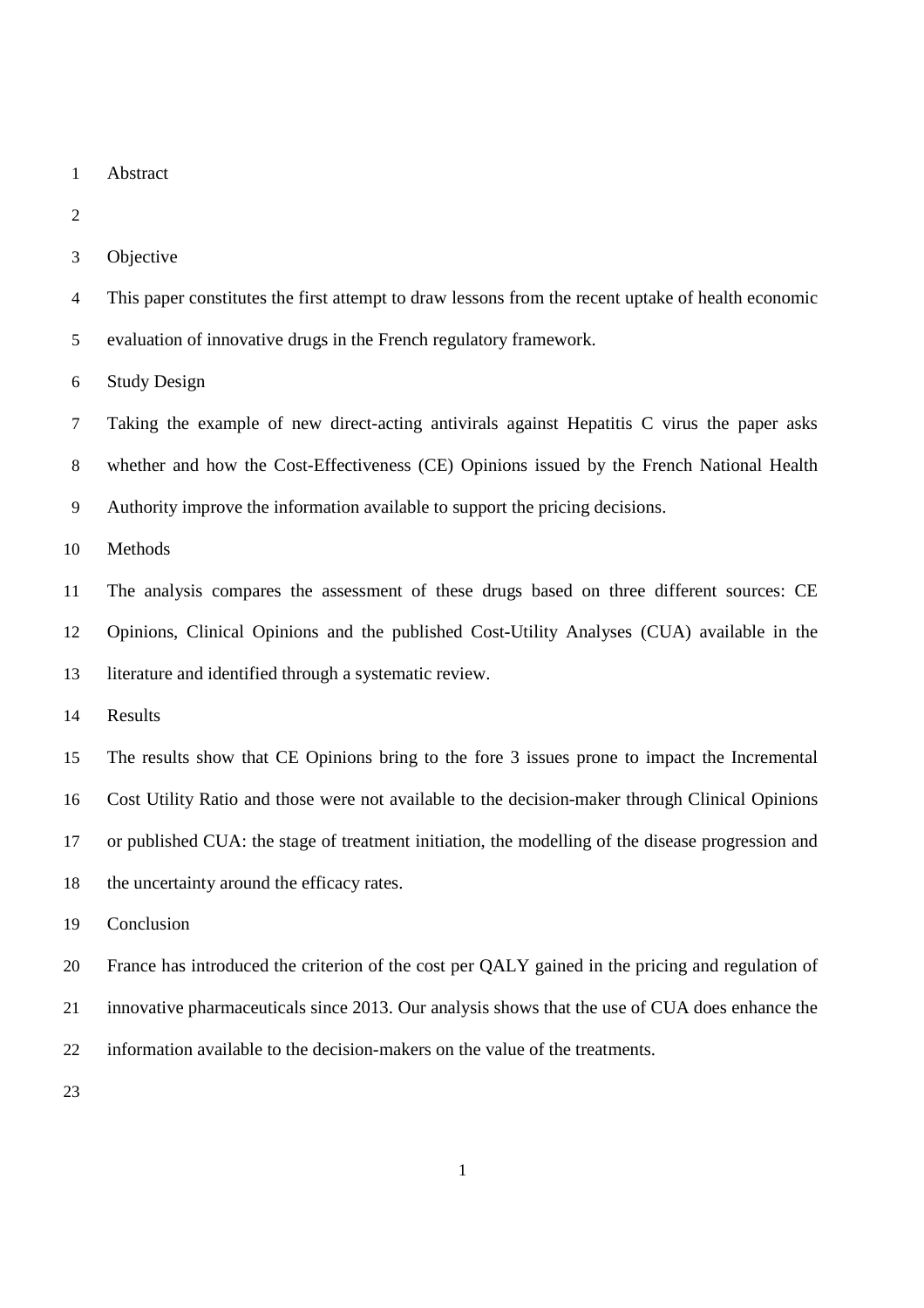# Highlights:

| $\overline{2}$ |           | The paper constitutes the first attempt to draw lessons from the recent uptake of health   |
|----------------|-----------|--------------------------------------------------------------------------------------------|
| 3              |           | economic evaluation of innovative drugs in the French regulatory framework.                |
| $\overline{4}$ |           | Taking the example of new direct-acting antivirals against Hepatitis C virus the paper     |
| 5              |           | asks whether and how the Cost-Effectiveness Opinions issued by the French National         |
| 6              |           | Health Authority improve the information available to support the pricing decisions.       |
| 7              | $\bullet$ | The results show that CE Opinions bring to the fore 3 issues prone to impact the           |
| 8              |           | Incremental Cost Utility Ratio and that were not available to the decision-maker through   |
| 9              |           | Clinical Opinions or published CUA: the stage of treatment initiation, the modeling of the |
| 10             |           | disease progression and the uncertainty around the efficacy rates.                         |
| 11             |           |                                                                                            |
| 12             |           |                                                                                            |
| 13             |           |                                                                                            |
|                |           |                                                                                            |
| 14             |           |                                                                                            |
| 15             |           |                                                                                            |
| 16             |           |                                                                                            |
|                |           |                                                                                            |
| 17             |           |                                                                                            |
| 18             |           |                                                                                            |
| 19             |           |                                                                                            |
|                |           |                                                                                            |
| 20             |           |                                                                                            |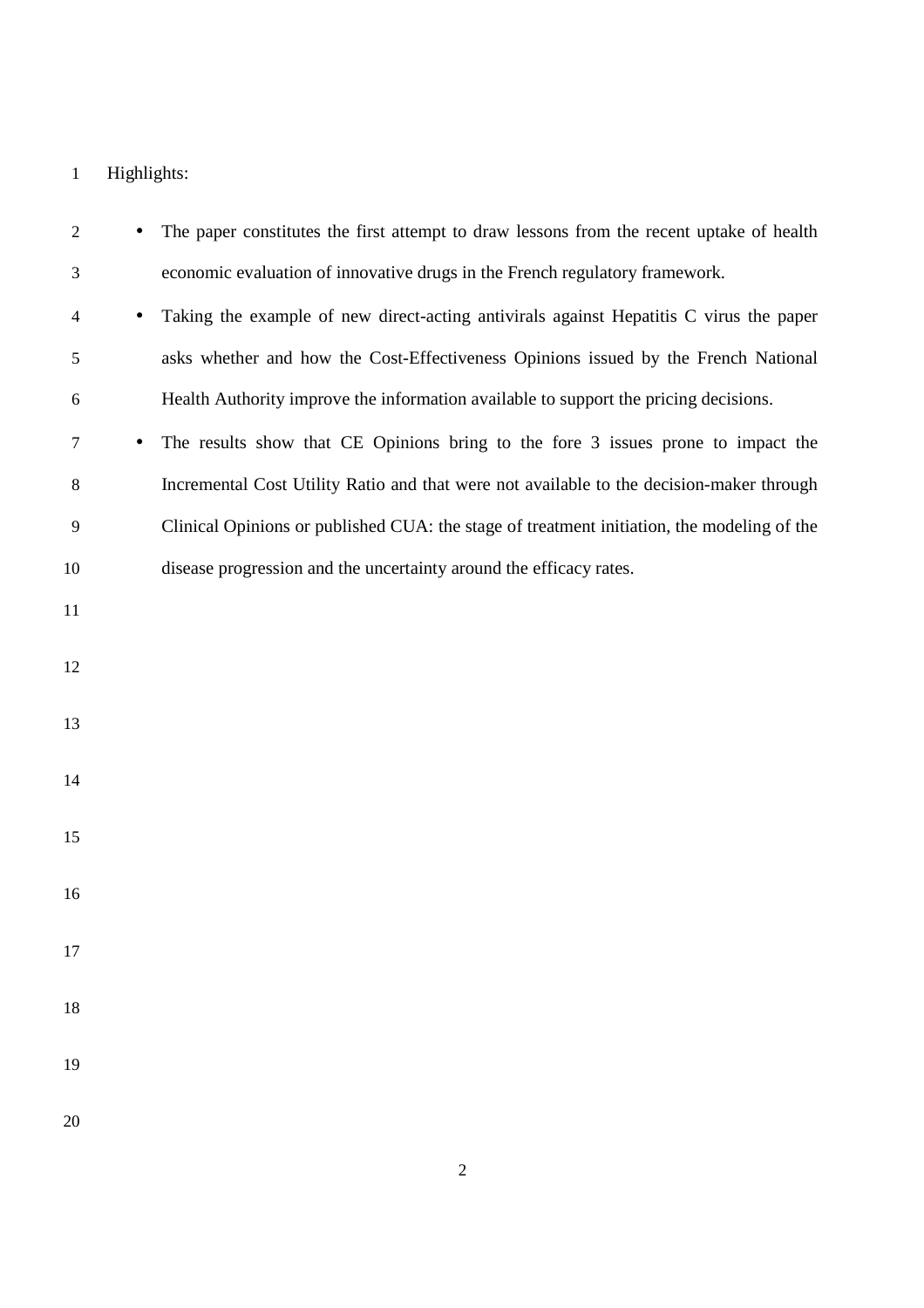#### **1. Introduction**

Compared to other OECD countries, France only recently includes health economic evaluation (HEE) as an official criterion in innovative drugs regulation. Since October 2013, pharmaceutical manufacturers have been required to submit an economic dossier to the French Health Authority (HAS) for market access [1]. The dossier presents evidence ranging from the determination of the efficiency frontier to the management of uncertainty. The CEESP (*Commission d'Evaluation Economique et de Santé Publique*) is in charge of the review and issues a cost-effectiveness (CE) Opinion. CE opinion assesses the reliability and the methodological consistency of the dossier in reference to the HAS guidelines [2] and provides comments that aim at highlighting the salient features of the drugs' value for money. The CE Opinion concludes this critical assessment by rating the limits of the dossier (namely '*réserve'*) in a four levels scale including none, mild, important or major.

HEE is thus added to the clinical evaluation of the drugs which was already carried out within the HAS. The clinical evaluation is performed independently, in the same timeframe, by the CT (*Commission de la Transparence*). The clinical dossier details available clinical evidence on efficacy and adverse events. The Clinical Opinion concludes the review by rating the drug both in terms of its actual clinical benefit in a four-level scale from insufficient to substantial (SMR *Service medical rendu*) and in terms of its clinical added value respective to alternative strategies (ASMR *Amélioration du service medical rendu*) that can be can major (I), substantial (II), 20 moderate (III), minor (IV) or absent (V).

Among the very first drugs subject to this new regulatory framework were the newest direct-acting antivirals (DAAs) against Hepatitis C virus (HCV). The arrival of DAAs is considered as a paradigm shift in the HCV treatment because of highly improved efficacy rates - 90% in some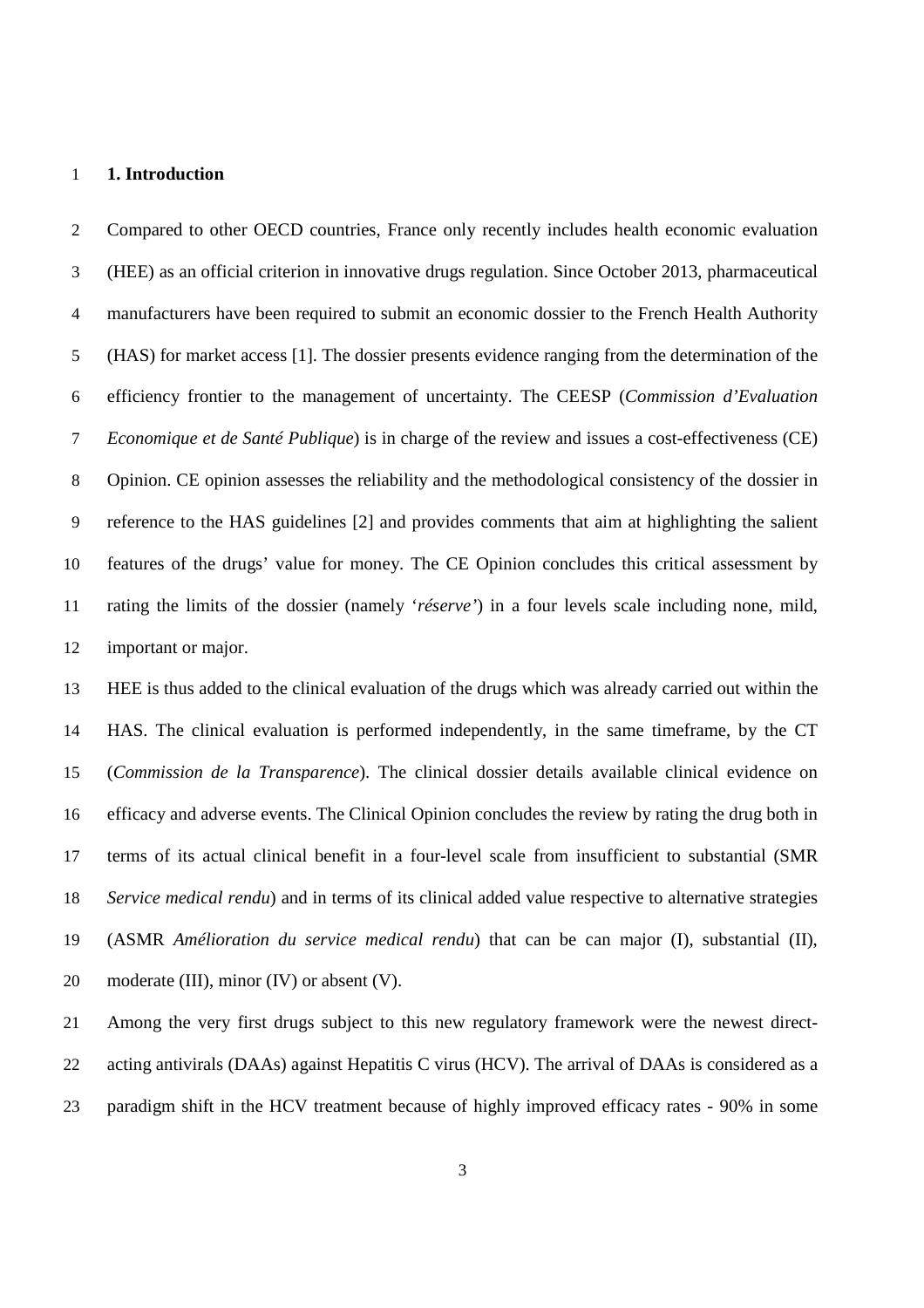settings- with shorter treatment duration and fewer side effects than the existing strategies. However, the newest DAAs are dramatically more expensive than former ones and the issue of making their cost sustainable for national health budgets has come to the forefront of regulation policies and public debates [3–7].

In this setting that associates high unit prices and large target population, both the importance and usefulness of HEE have been questioned. For example, Franken *et al*. [8] studying four European countries showed its limited impact in the actual decisions of funding drugs yet deemed not cost-effective, and Van de Vooren *et al*. [9] called for prioritizing budgetary impact over CE considerations to meet high-cost drugs challenge. As the actual usefulness of HEE in the regulation of innovative drugs is debated, it is worth examining the recent French experience. Taking the example of new DAAs against HCV, the objective is to study whether and how CE Opinions have contributed to improving the information provided to support pricing decisions. More precisely, the analysis aims at studying what specific information -if any- has been provided on the drugs' value thanks to the CE Opinions that were available neither in the existing Clinical Opinions nor in the published cost-utility analyses (CUA); the latter were identified through a systematic review.

The article continues as follows: the next section presents the drugs under review and their ratings by Clinical and CE Opinions and reports the criteria list for the systematic review conducted. The results presented in the third section show the specific contribution of the CE Opinions in documenting the value of the new DAAs. In the light of these results, the last section underlines key features of the French doctrine regarding the use of the CE Opinion and discusses the issues raised by the implementation of HEE in the French regulatory setting.

## **2. Materials and Method**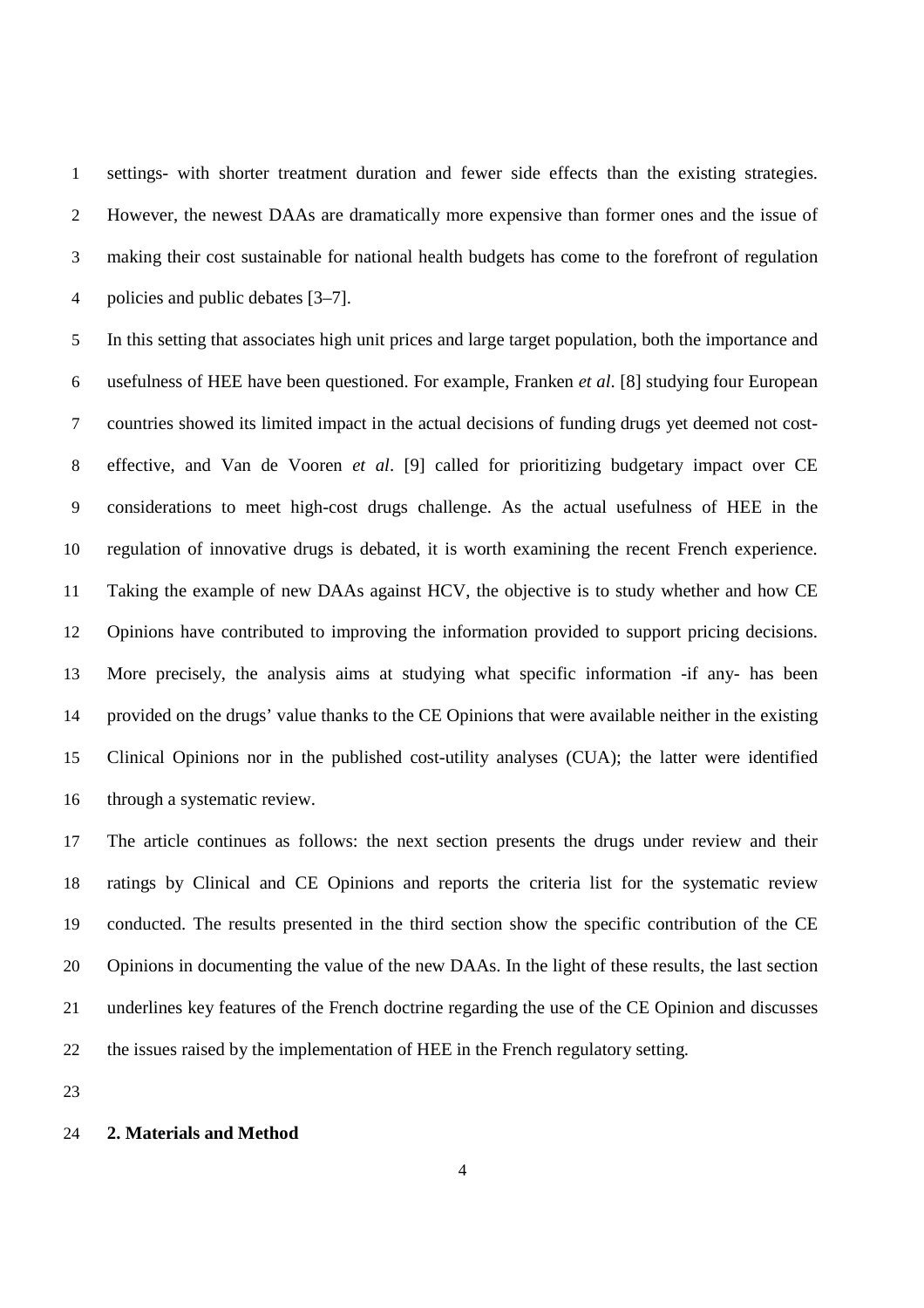The present analysis deals with all the new DAAs on which the French health Authority issued 3 Opinions, namely sofosbuvir (Sovaldi®), simeprevir (Olysio®), daclatasvir (Daklinza®), 4 ledipasvir-sofosbuvir (Harvoni®), ombitasvir-combo (Viekirax®) and dasabuvir (Exviera®).

The purpose is to compare the information on these drugs' value provided by three different sources: CE Opinions, Clinical Opinions and the published CUA available in the academic literature and identified through a systematic review.

In the CE Opinions, Sofosbuvir Incremental cost-utility ratio (ICUR) varies from €5,866 to  $9 \in \mathcal{E}$ 75,518 per quality-adjusted life year (QALY) gained depending on genotypes and interferon-10 eligibility [10], simeprevir ICUR from dominated to  $\epsilon$ 18,127 in genotype 1 depending on stages 11 of treatment [11], daclatasvir ICUR from  $\epsilon$ 14,660 to dominated depending on genotypes and interferon-eligibility[12], ombitasvir-combo ICUR from €10,975 to €91,954 per QALY depending on fibrosis stage [13,14]. Ledipasvir+sofosbuvir ICUR was not reported as the CE Opinion assigned a major 'réserve' i.e. the method was not accepted [15].

The corresponding Clinical Opinions [16–20] reported ASMR II-III for sofosbuvir and ASMR IV

for all other DAAs. The Pricing decisions were taken in November 2014 (sofosbuvir), May 2015 (simeprevir and daclatasvir), June 2015 (ledipasvir+sofosbuvir) and August 2015 (ombitasvir-combo and dasabuvir).

The systematic review searched the Medline database from January 2010 to August 2015. The 5- year timeframe was aligned with the regulatory timetable in the French setting. For this reason, the literature search period was purposely stopped at the time the pricing decisions were made in order to ensure that the information was available for the pricing negotiation. Indeed the focus of the present study is on the ability of different materials to supply new and timely information to key policy and decision makers and not to provide a review of CUA for new DAAs *per se.* The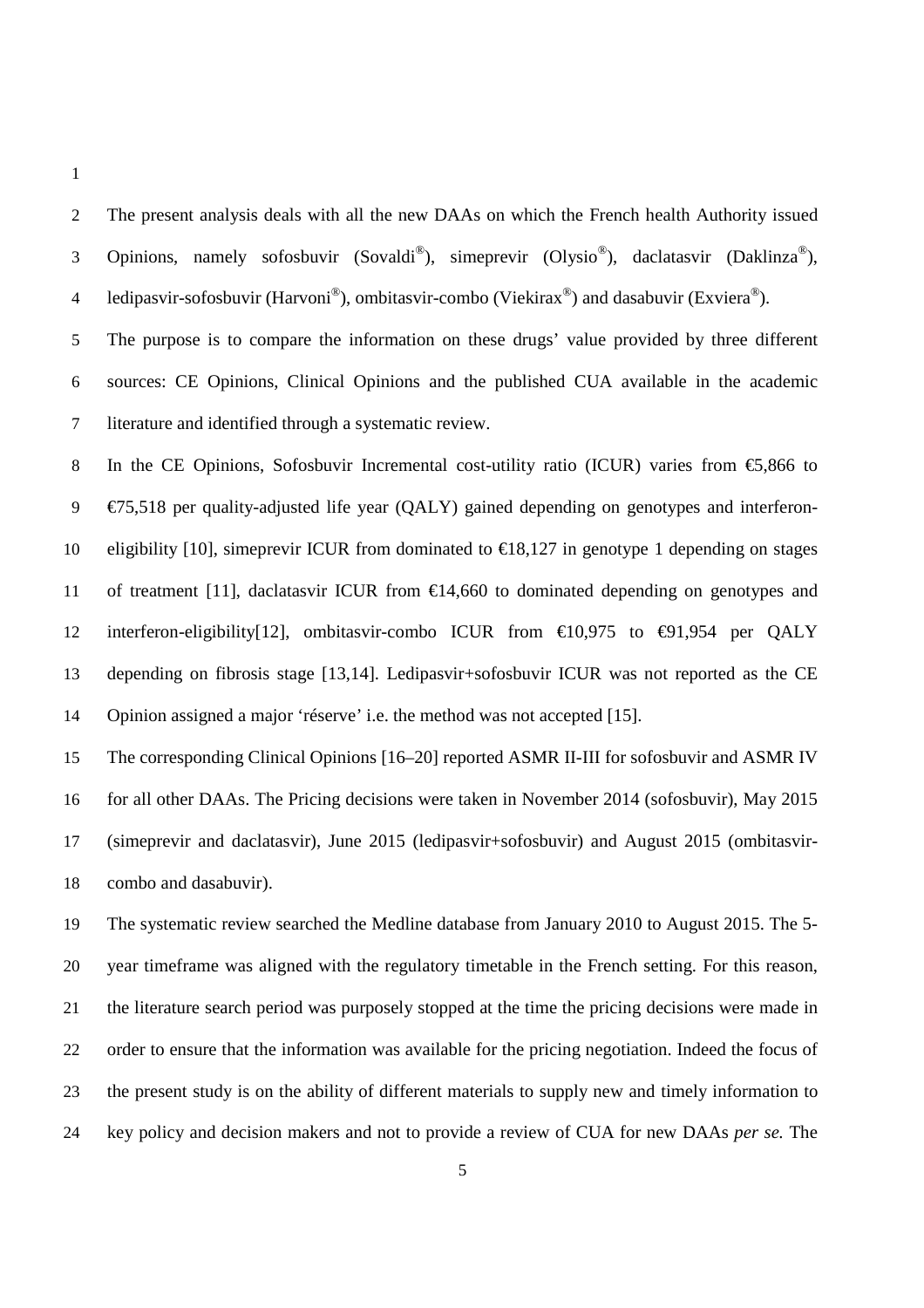search covered peer-reviewed CUA of at least one new DAA in French and English; conference abstracts and reviews were discarded. Population, country setting, perspective, comparators, time horizon, measurement of efficacy, cost of treatment, currency and year, type of model, ICUR, uncertainty analysis were extracted using the CHEERS checklist [21] (see appendices for detailed methods and main results).

Twenty-one studies were eventually selected among which 16 included sofosbuvir, seven simeprevir, five ledipasvir, one daclatasvir, one ombitasvir and two a new DAA as a hypothetical treatment. Eleven out of 21 were US studies [22–32] and the remaining 10 were performed in Europe; of which four in Italy [33–36], two in the UK [37,38], two in France [39,40] one in Spain [41] and in Switzerland [42].

CE Opinions on new DAAs were then screened to identify what variables in the economic modelling were prone to significantly impact CE and consequently the pricing of the treatment. The analysis then searches whether these issues were covered either by the Clinical Opinions or by the published CUA.

#### **3. Results**

Based on CE Opinions, new DAAs cost-effectiveness appears strongly sensitive to the stage of treatment initiation; the assumptions on the disease progression; and the uncertainty around the efficacy rates.

## *31. The uncertainty around the efficacy rates*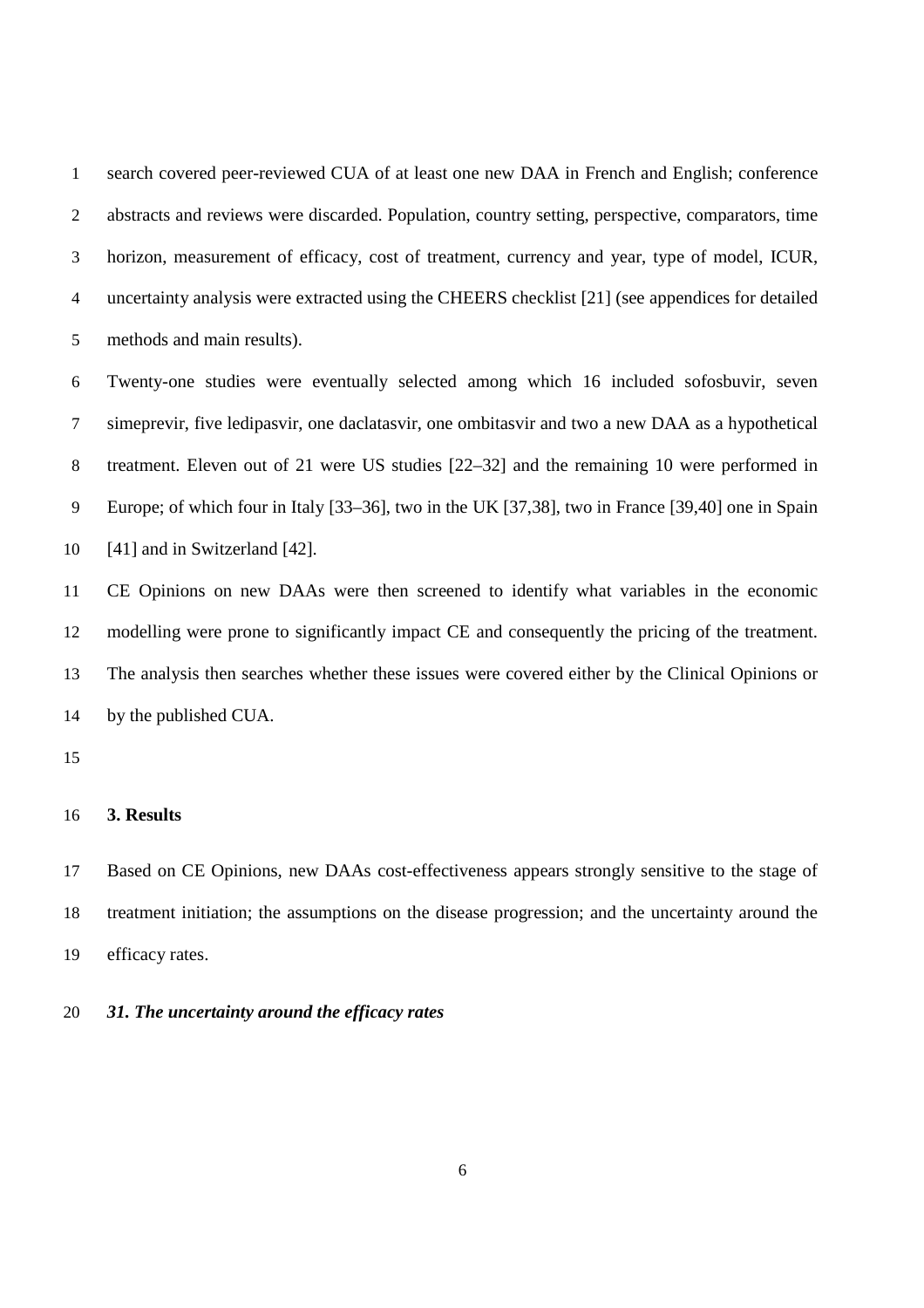CE Opinions systematically investigated how variation in the efficacy rate of new DAAs impacts 2 the ICUR, while only a few published studies quantify the risk to observe less favourable efficacy results in current practice.

The efficacy of treatments against HCV is measured by the Sustained Virological Response (SVR), a surrogate endpoint which corresponds to an undetectable viral load after the end of the treatment.

CE Opinions on new DAAs highlighted that SVR rates were mainly based on phase II clinical trials including a limited number of patients and that even within limited range variation, ICUR was highly sensitive to the SVR rate. For example in genotype 1 treatment-naïve patients, a 2% reduction of daclatasvir SVR rate led to an increase of ICUR from 13% to 43% depending on fibrosis stage [12]; the variation of simeprevir SVR rate within the 95% confidence interval modifies the ICUR from €11,336 to €29,731 (*vs* €14,682 in base-case) [11]; SVR rate was of the main driver of ICUR variability for ombitasvir-combo [13].

Clinical Opinions also emphasized the limited data on efficacy rate. Sofosbuvir Opinion acknowledged limited data for cirrhotic patients; simeprevir and daclatasvir Opinions stated that new DAAs against HCV should be limited to patients that need urgent treatment, as they were only evaluated in phase II trials; ledipasvir+sofosbuvir and ombitasvir-combo Opinions acknowledged a better level of evidence but limited the treatment to patients with advanced disease, waiting for more treatments opportunities to be approved.

The published CUA also rested on limited clinical evidence and data sources for the SVR rates used in the modelling were quite heterogeneous between studies. Regarding sofosbuvir, in only seven out of 16 studies all SVR rates were extracted from complete peer-reviewed publications [25,26,32,34–36,40]. In the remaining studies, at least one conference abstract or a press release from the pharmaceutical manufacturer was used as a source of SVR rate. Regarding simeprevir,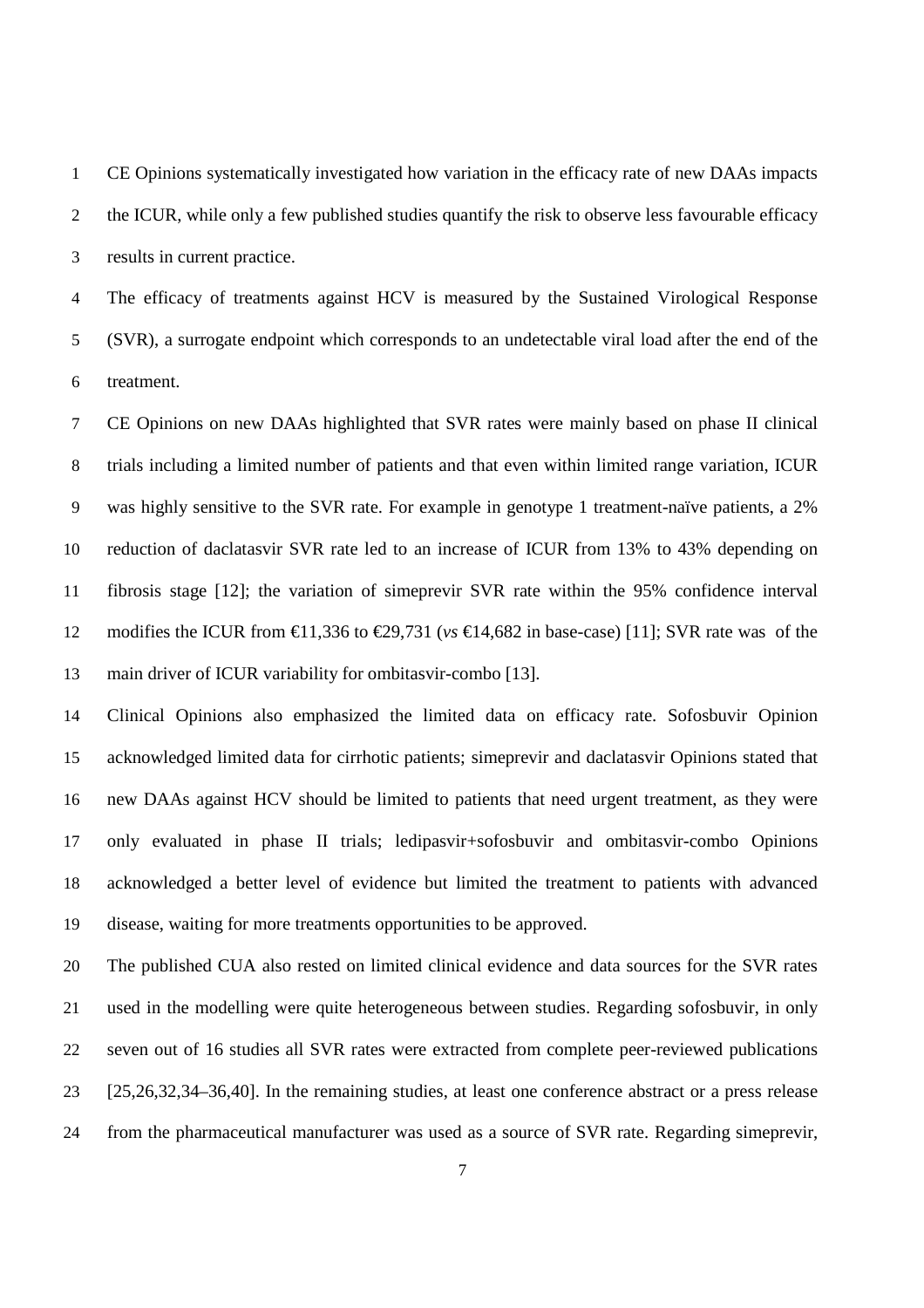daclatasvir and ledipasvir, one study referred to an original meta-analysis [38]; all others obtained at least one SVR rate from a conference abstract or a press release. Sensitivity analysis on the SVR rates was carried out in 15 out of the 21 CUA published. Results showed that with a variation of the SVR rate ranging from 1% to 30% from the base case, the cost-effective treatment is not cost-effective anymore in 8 studies [23,24,26–28,30,34,40].

## *32. Assumptions on disease progression*

CE Opinions raised awareness on the gap between SVR achievement and health outcomes and insisted on the importance of modelling the disease progression beyond SVR to give a more realistic picture of patients' lifetime health care costs and utilities.

The HCV infection is marked by slowly progressive hepatic fibrosis with severity of disease defined by the Metavir stage ranging from F0 (no fibrosis) to F4 (cirrhosis) and progressing through stages F1 (mild stage), F2 (moderate), F3 (severe). Once cirrhosis has developed, long-term complications include hepatocellular carcinoma (liver cancer) and the need for liver transplantation.

The need to take into account the fibrosis stage for modelling liver disease progression after SVR was stressed in the CE Opinions. One dossier (sofosbuvir) did not model any disease progression after reaching SVR, two others (simeprevir and daclatasvir) simulated a slower progression from cirrhosis to hepatocellular carcinoma after SVR and the remaining three simulated a progression from any stage (ledipasvir+sofosbuvir, ombitasvir-combo).

Focusing on short-term biological data, i.e. SVR at 12 weeks, Clinical Opinions reported that the expected benefit of the new DAAs in terms of clinical outcomes was weakly documented (simeprevir) or could not be quantified (all other DAAs).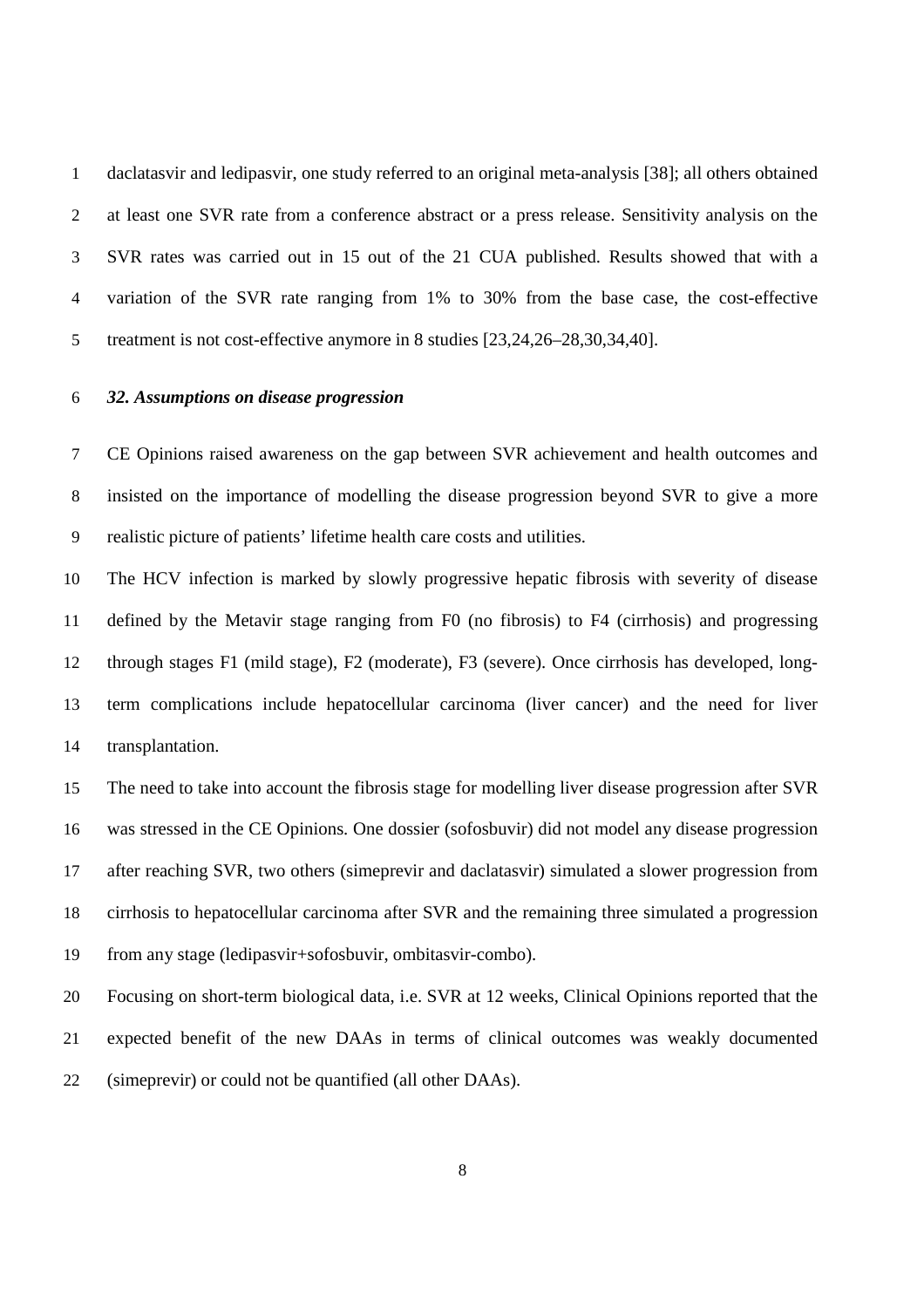Regarding the disease progression modeling choices, the review identified three types of models: i) patients reaching SVR do not progress anymore in the liver disease [27,29,32,33,37,39,42]; ii) patients reaching SVR continue to progress although at a slower pace from F3 [23,24,30,31] or from cirrhosis [22,28,34,38,40,41]; iii) patients reaching SVR do not progress anymore in the liver disease but are applied a lower liver-related mortality rate compared to infected patients to capture the benefit of the SVR [25,26].

When the published studies actually investigated how modeling disease progression after SVR impact the ICUR, this parameter was found to be the most influential in the deterministic 9 sensitivity analysis [22]; it modified substantially the ICUR from 137,500 to 324,700  $\epsilon$ /QALY 10 gained for genotype 1 treatment-naïve patients at F3 stage and from 30,200 to 42,100 €/QALY gained for patients with cirrhosis [40] or has a significant but lower impact [28,38].

## *33. The stage of treatment initiation*

CE Opinions stressed that the stage of treatment initiation was the main driver of new DAAs' value for money given the salient features of the epidemiology of the HCV for which the most cost-effective strategy could be postponing the treatment until disease progression has been confirmed. Modelling options used in the dossier should have been adapted to investigate the critical question

CE Opinions have discarded the analyses conducted in the DAA dossiers as they were based on an average ICUR that merged F0 to F3 fibrosis stages, failing to account for the ICUR heterogeneity between the stages [43–45]. According to the assumptions retained in the dossiers, F0-F3 patients were all cured in the same proportions and did not develop liver disease after SVR achievement; however, because only a fraction of F0 patients eventually developed a liver disease, the universal strategy that consists in treating all the patients at F0 was found potentially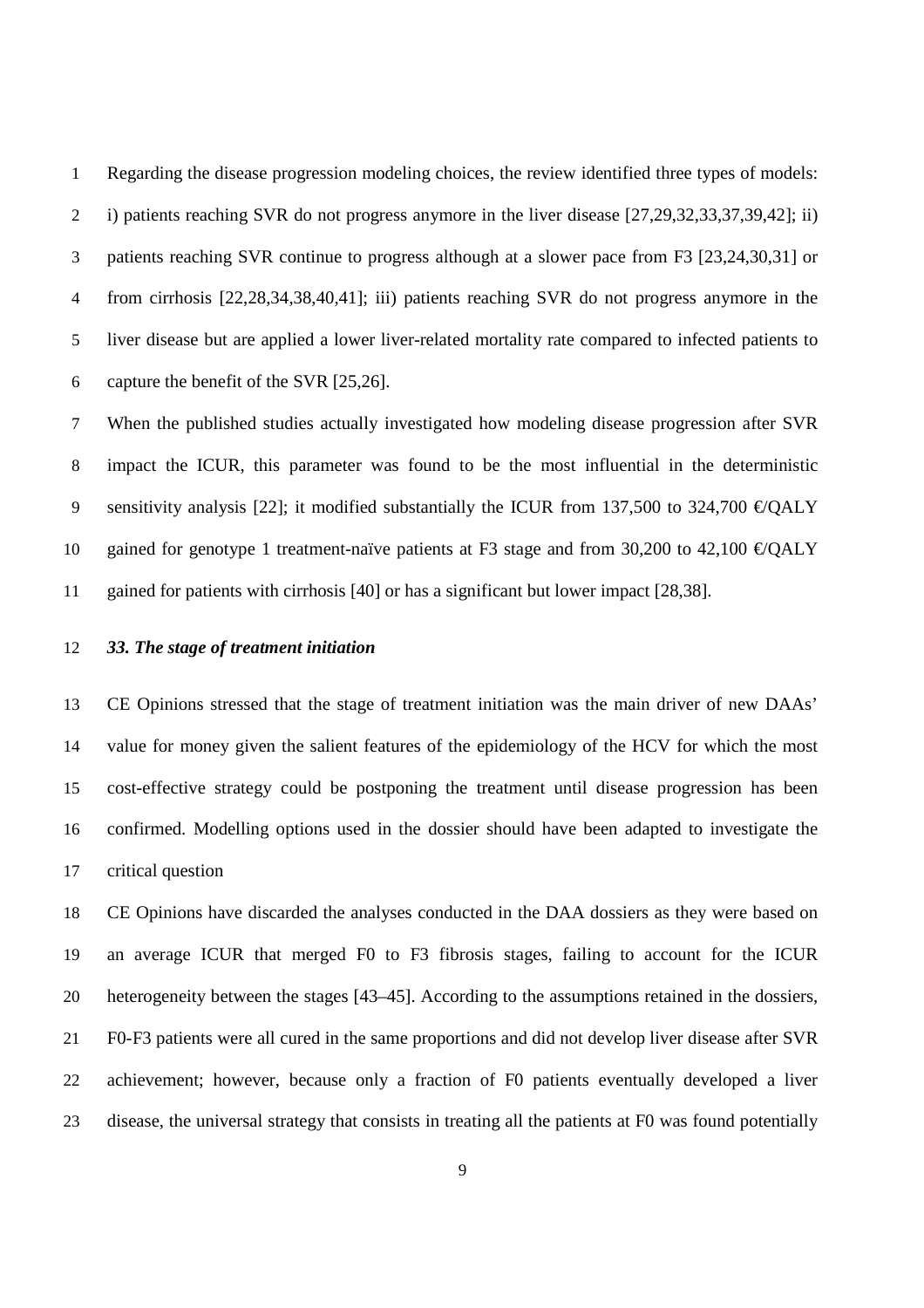1 less cost-effective compared to a strategy where only patients  $\geq$  F2 were treated. Nevertheless, this trade-off could not be documented in the dossiers submitted due to the fact that fibrosis stages were merged, except for ledipasvir-sofosbuvir [15].

A contrasting result appeared in the early stages of the disease between a higher efficacy documented through Clinical Opinions and a lower cost-effectiveness documented through CE Opinions. Nevertheless, Clinical Opinions have recommended putting off the treatment for patients in F0-F1 arguing that the progression rate to late stages was very slow and that these patients' therapeutic options could still be modified with the arrival of new treatments. As far as the published literature is concerned the timing of treatment initiation was barely addressed through a finely grained analysis. Only 10 studies among 21 specifically compare cost-effectiveness for different initiation stages, as main analysis [30,40] or in a sensitivity analysis [24–28,31,39,41]. Four studies did not differentiate at all between the fibrosis stages [23,33,37,38] and the remaining studies were based on the rather crude distinction between cirrhotic and non-cirrhotic patients which means merging F0 to F3 fibrosis stages [22,25,29,31,32,34,42].

Among the studies that modelled treatment initiation at different stages, ICUR was always found higher in earlier stages; for instance, it raises from \$14,159/QALY gained at cirrhosis to \$51,344 in F0 [26]. The universal strategy was shown to be more costly and to provide more QALYs than treating in later stages, however, the ICUR vary widely among studies ranging from cost-effective with \$15,709/QALYs gained [30] to \$103,500/QALY and \$321,300/QALY [40].

## **4. Discussion**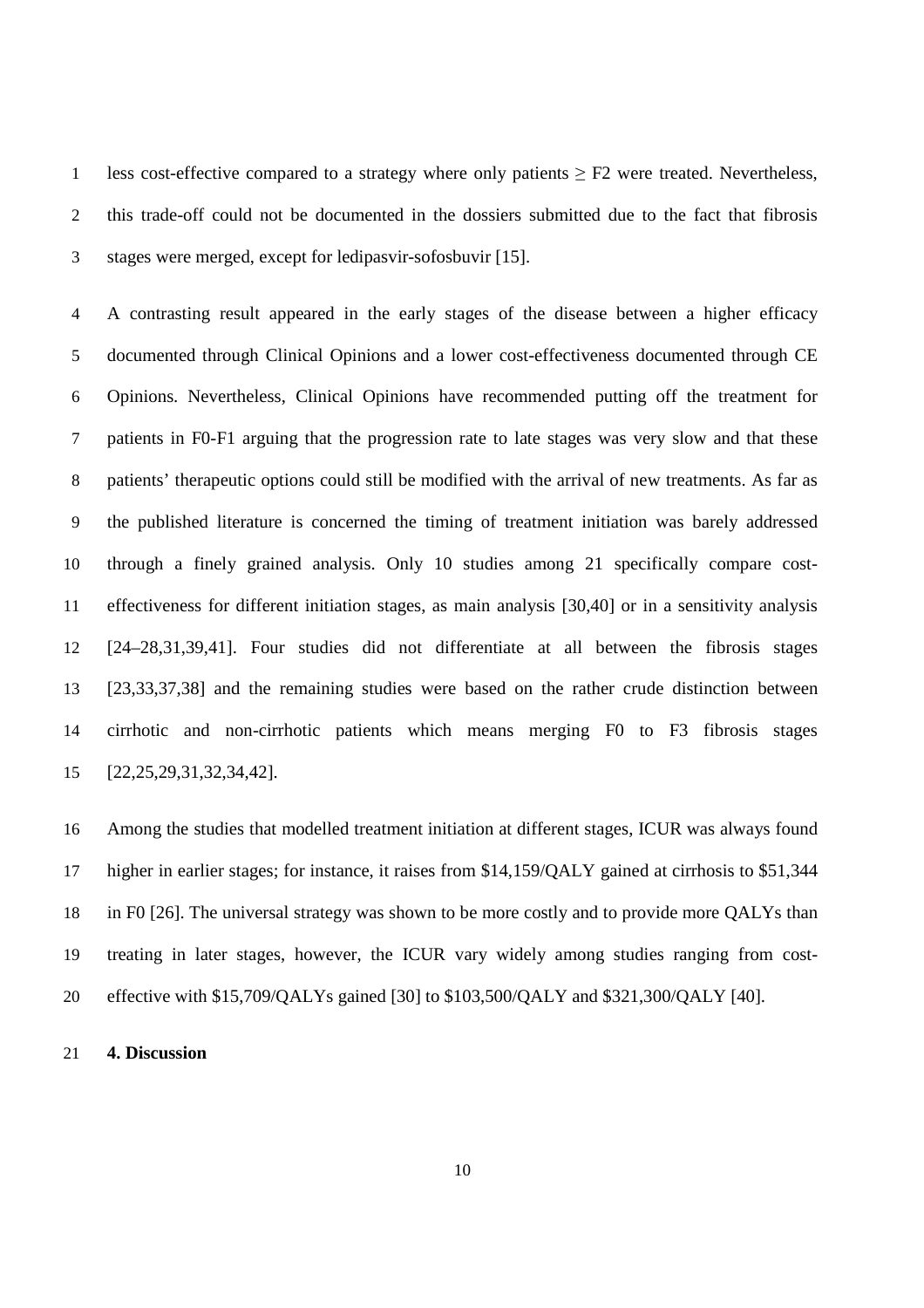In the light of these results, three underlying issues about the uptake of HEE and its implications for pricing and coverage decisions in France are worth discussing.

First, the analysis allows underlining key features of the French doctrine regarding the use of the CE opinions. CE Opinions are used as an official criterion only in the pricing negotiations between the pharmaceutical manufacturer and the Pricing Committee [46] and are not taken into account in the reimbursement and listing decisions. Moreover, no cost-effectiveness threshold (CET) is used in the French setting. A necessary condition for the pharmaceutical manufacturers to benefit from the European reference prices is that efficiency could be established on the basis of the economic dossier when ASMR I, II or III is obtained. CE Opinion could indicate that it is not the case by ranking the dossier with a 'major' reserve grade that points out that the method or the model is flawed or that the level of uncertainty removes all relevance from the quantitative results; as illustrated by ledipasvir+sofosbuvir. Hence, from a purely regulatory perspective, the methodology and its consistency appear more important than the ICUR level. CE opinions pay particular attention to the factors and variables impacting the uncertainty so as to provide a basis to negotiate prices and use; that could be subgroups of patients with different cost-effectiveness or the time to initiate the treatment as exemplified by the results on new DAAs.The question raised is then whether moving toward the uptake of CE opinions in the decisions of what to fund and the definition of a CET would improve the usefulness of HEE to tackle with high-cost treatments in the French setting. Studying countries where these conditions are met, Franken *et al*. shows that ways have generally been found to avoid refusing to fund high-cost drugs on CE grounds. The paper concludes that HEE had limited impact on the listing decisions but eventually helped in the price negotiations in particular by determining subgroups of patients who benefit most; which fully corresponds with the role devoted to the CE opinions in the French setting.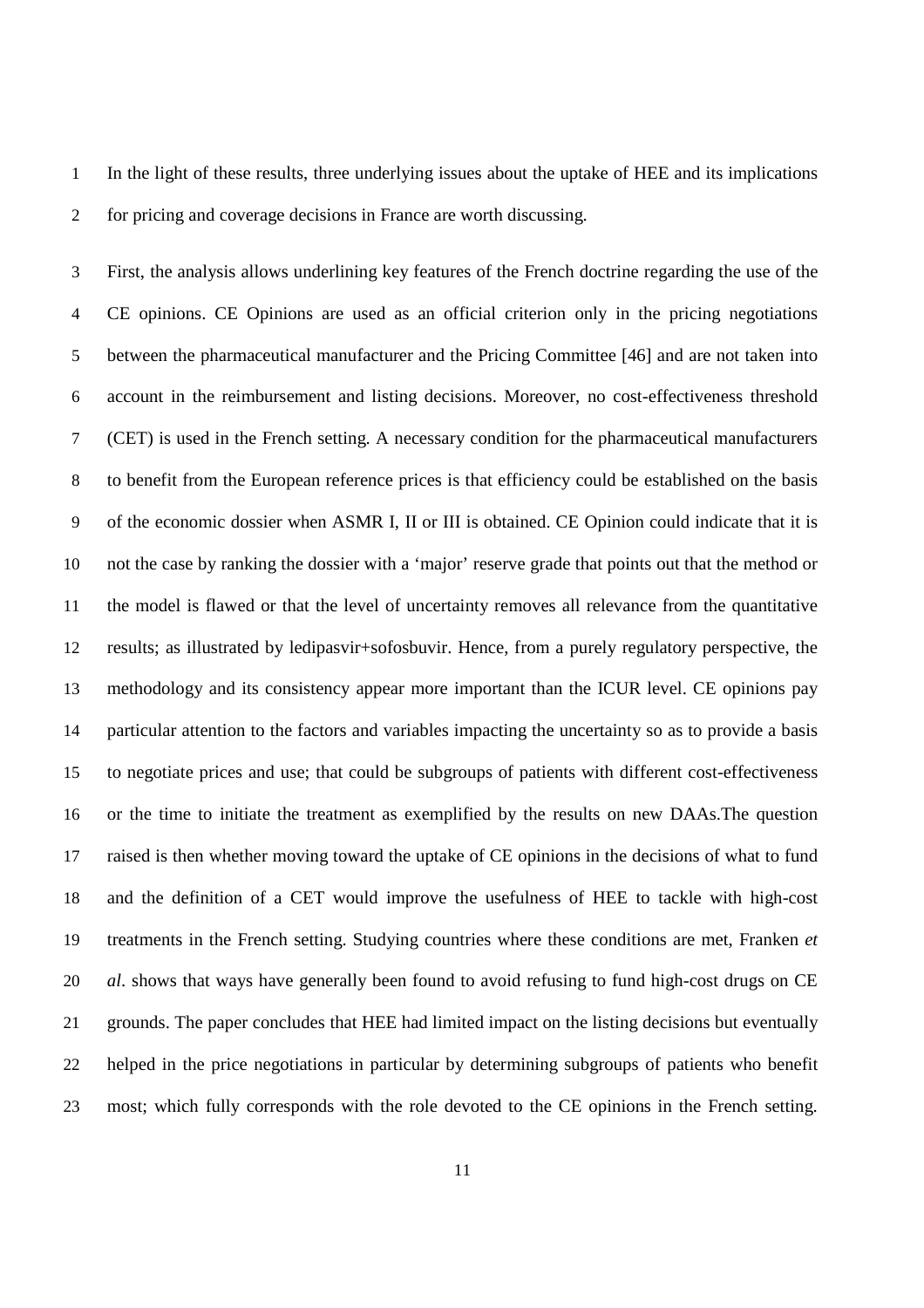Hence, the comparison with the results of Franken et al. could lead to arguing that French-specific features regarding the implementation of HEE do not seem to impact its usefulness. More comparative case-studies are needed.

The second issue concerns the compatibility between the Clinical and the CE opinions. A distinctive feature of the French innovative drugs pricing regulation system is that it is based on two approaches for assessing the value added by the drugs, namely the cost per QALY gained and the ASMR ranking. This twofold evaluation is debated and the need to converge toward a single Opinion has been underlined by recent public reports [47,48]. The present study shows that the criteria could actually complement each other: the Clinical Opinions' recommendation to postpone treatment initiation to F2 fibrosis stage was indeed reflected in higher ICUR for earlier stages. Drummond *et al*. came to a similar conclusion in the case of anticancer drugs showing that a superior ASMR score was associated with higher QALYs gained [49]. Nevertheless, from the perspective of priority settings, the existence of twofold assessment criteria means that the cost per QALY gained is to be weighted by the level of ASMR reached. The latter is prone to introduce considerations related to the severity of the disease or to the line of treatment, and more generally to the repartition between the quality of life and life expectancy within QALYs gained in a break with the standard principle of cost-utility analysis [50,51]. Indeed the ASMR criterion discriminates quality of life improvement (more often associated with ASMR III or IV) and survival benefit (more often associated with ASMR I or II) whereas the QALY does not. In this perspective, the coexistence of two distinct criteria for assessing the value of the drug might turn to be highly questionable to the extent that it could impede the transparency of the process for prioritisation.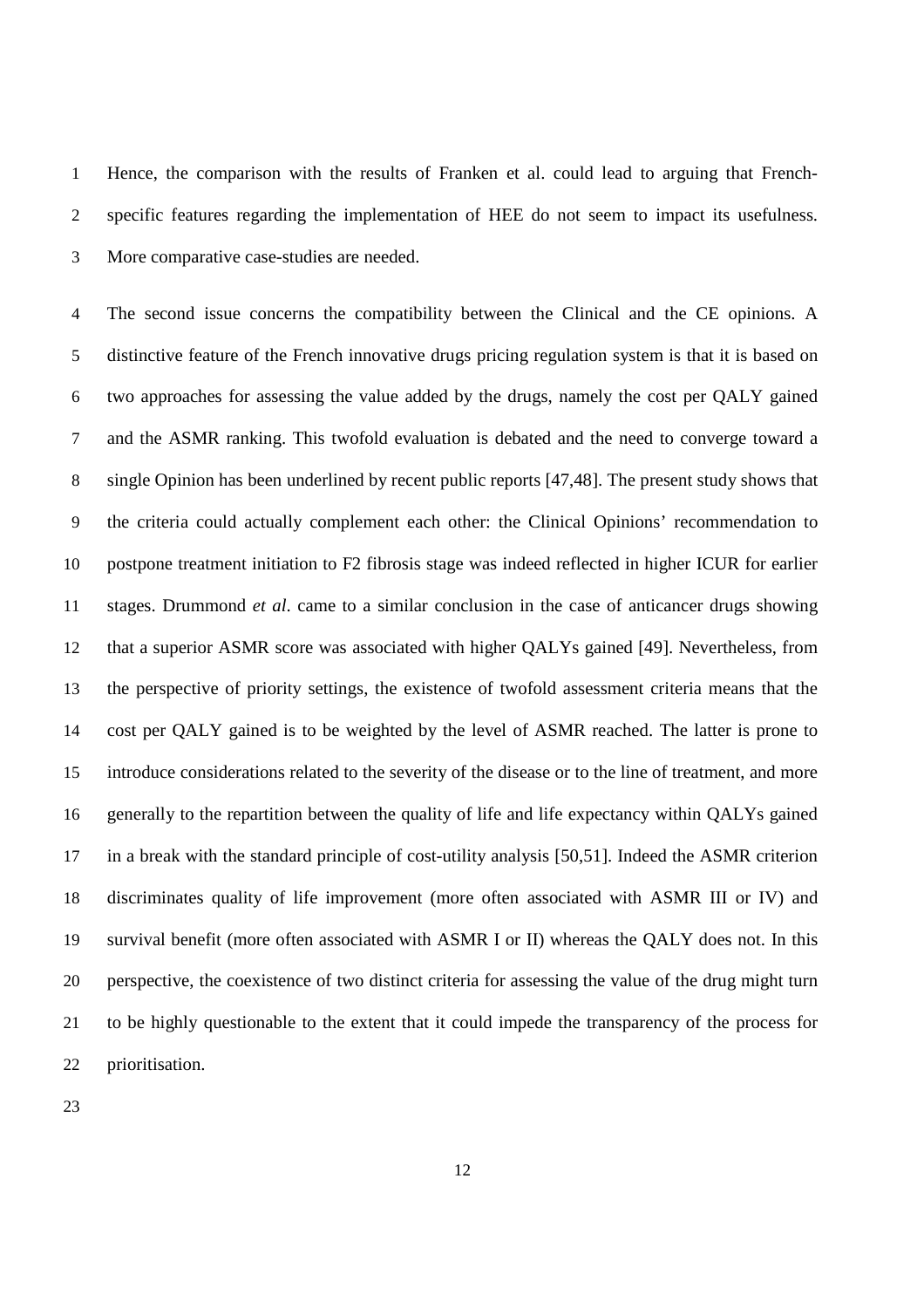The last issue questions the usefulness of CE Opinions against the threat to the sustainability of the healthcare budget due to high-cost treatments. As illustrated by HCV drugs, affordability has become a major concern in health care[6,7]. The emphasis on the budgetary impact had taken two different forms in the French regulatory setting. First, regarding new DAAs, the French Ministry of Health has taken the unusual decision of capping the overall yearly social security expenses for funding hepatitis C drugs and taxing the industry on the revenue exceeding the cap [52]. Second, the latest Agreement between the Pricing committee and the pharmaceuticals industry made the Budget Impact Analysis (BIA) compulsory in the market access [53,54]. In this context, the question of which should come first between CUA and BIA may arise as supported by Van de Vooren *et al*. calling for a block contract between the industry and the regulator where the main decision from the latter would be to define what subgroup to treat; the global budget is then estimated from the cost savings provided by the new drugs [9]. As relevant as it is, this proposal sounds like a step backwards in the French setting where CE considerations were discarded from the pricing regulation process until recently. Moreover, the present analysis shows that the ICUR provides precisely pivotal information on the trade-off between who should be treated and the expected health care costs avoided, indicating that CE Opinions remain the necessary first step to implement pricing regulation.

Several limitations of the study should be acknowledged. First, the analysis focuses on a single therapeutic class and therefore could not be considered as representative of the dossiers submitted to the CEESP especially since HCV drugs challenge is related to pay for curing a large population of a slowly progressive disease and methodological issues might differ from treatments of chronic diseases, anticancer drugs or orphan drugs. Nevertheless, major regulatory issues were at stakes with new DAAs which makes this case-study paradigmatic so as to analyse the implications of the uptake of CE Opinions in the French setting.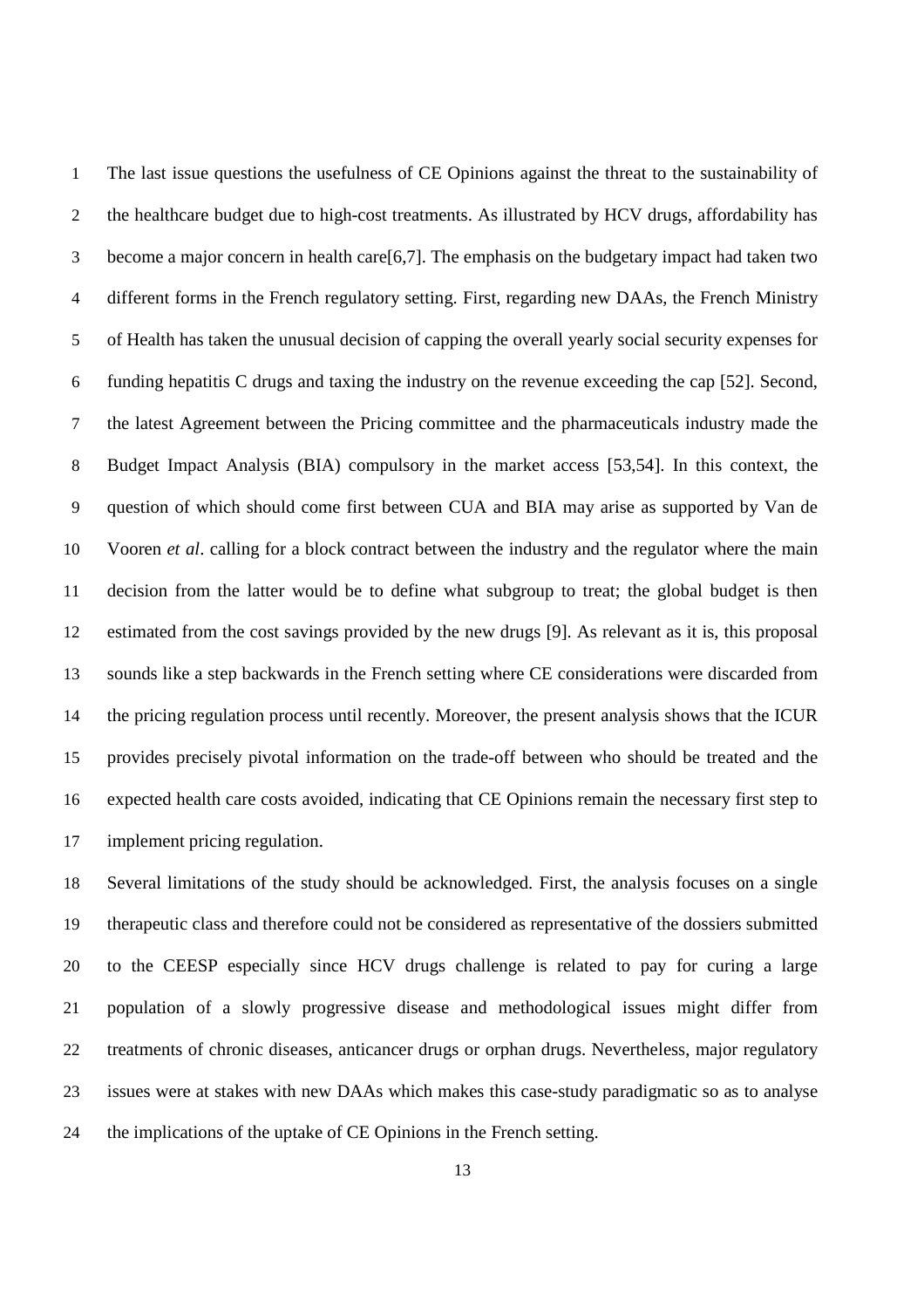Next, the DAAs' dossiers were submitted at the outset of the CEESP review process when all the stakeholders were in the learning curve. CE Opinions probably evolved with the level of expertise of the CEESP and of the laboratories that slightly increased since this time. The present analysis provides an example of this ongoing process: the assumptions on disease progression have indeed evolved between sovaldi dossier and the subsequent sovaldi+ledispavir dossier. Moreover, CE Opinions may still undergo changes to address new issues like reassessment with real-life data or the development of treatment staging for example. There is no doubt that updated health policy analysis will be needed over time.

Finally, it should be emphasized that the present analysis is not intended to quantify the impact of CE Opinions on the price actually paid by the health system for the drug partly because the public price does not match up to its contractual price as price-volume agreements or rebates arrangements are not disclosed, and partly because pricing agreements include others considerations than cost-effectiveness like reference pricing or industrial considerations which analyze may require a quantitative approach based on a longer CE Opinions experience.

#### **5. Conclusion**

France has introduced the criterion of the cost per QALY gained in the pricing and regulation of innovative pharmaceuticals since 2013. Taking the example of the new DAAs against HCV, the analysis shows that the use of CUA does enhance the information available to the decision-makers on the value of the treatments.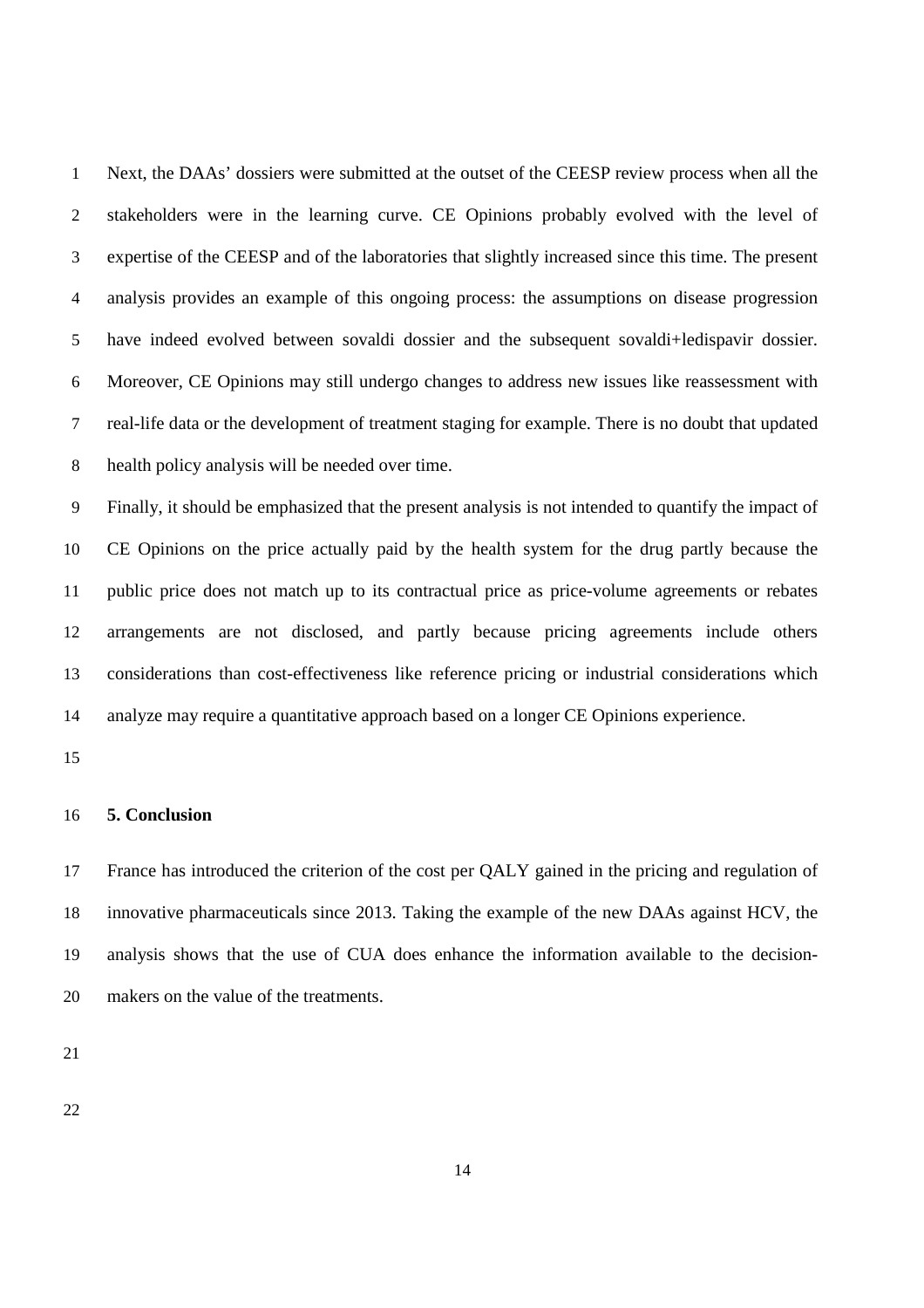#### 1 References

- 1. France. *Décret N° 2012-1116 Du 2 Octobre 2012 Relatif Aux Missions Médico-*
- *Économiques de La Haute Autorité de Santé*.; 2012.
- 2. Haute Autorité de santé. *Choices in Methods for Economic Evaluation.* Saint-Denis la Plaine: HAS; 2012. http://www.has-sante.fr/portail/upload/docs/application/pdf/2012- 10/choices\_in\_methods\_for\_economic\_evaluation.pdf.
- 3. Steinbrook R, Redberg RF. The High Price of the New Hepatitis C Virus Drugs. *JAMA Intern Med*. 2014;174(7):1172-1172. doi:10.1001/jamainternmed.2014.2135
- 4. Pho MT, Linas BP. Valuing cure: Bridging cost-effectiveness and coverage decisions for hepatitis C therapy. *Hepatology*. 2014;60(1):12-14. doi:10.1002/hep.27220
- 5. The price of good health. *Nat Med*. 2014;20(4):319-319. doi:10.1038/nm.3538
- 6. Danzon PM. Affordability Challenges to Value-Based Pricing: Mass Diseases, Orphan Diseases, and Cures. *Value Health J Int Soc Pharmacoeconomics Outcomes Res*. 2018;21(3):252-257. doi:10.1016/j.jval.2017.12.018
- 7. Towse A, Mauskopf JA. Affordability of New Technologies: The Next Frontier. *Value Health*. 2018;21(3):249-251. doi:10.1016/j.jval.2018.01.011
- 8. Franken M, Heintz E, Gerber-Grote A, Raftery J. Health Economics as Rhetoric: The Limited Impact of Health Economics on Funding Decisions in Four European Countries. *Value Health*. 2016;19(8):951-956. doi:10.1016/j.jval.2016.08.001
- 9. Vooren K van de, Curto A, Garattini L. Pricing of forthcoming therapies for hepatitis C in Europe: beyond cost-effectiveness? *Eur J Health Econ*. 2015;16(4):341-345. 22 doi:10.1007/s10198-014-0653-x
- 10. Haute Autorité de santé. *SOVALDI® (Sofosbuvir). Avis d'efficience Du 15 Avril 2014*. Saint-Denis La Plaine: HAS; 2014.
- 11. Haute Autorité de santé. *Olysio® (Siméprévir). Avis d'efficience Du 14 Octobre 2014*. Saint-Denis La Plaine: HAS; 2014.
- 12. Haute Autorité de santé. *Daklinza® (Daclatasvir). Avis d'efficience Du 3 Février 2015*. Saint-Denis La Plaine: HAS; 2015.
- 13. Haute Autorité de santé. *Viekirax® (Ombitasvir/Paritaprévir/Ritonavir). Avis d'efficience Du 9 Juin 2015*. Saint-Denis La Plaine: HAS; 2015.
- 14. Haute Autorité de santé. *Exviera® (Dasabuvir). Avis d'efficience Du 9 Juin 2015*. Saint-Denis La Plaine: HAS; 2015.
- 15. Haute Autorité de santé. *Harvoni® (Ledipasvir/Sofosbuvir). Avis d'efficience Du 26 Mai 2015*. Saint-Denis La Plaine: HAS; 2015.
- 16. Haute Autorité de santé. *SOVALDI 400 Mg, Comprimés Pelliculés. Boîte de 28 (CIP : 34009 277 070 7 0). Avis de La Commission de La Transparence Du 14 Mai 2014*. Saint-
- Denis La Plaine: HAS; 2014.
- 17. Haute Autorité de santé. *OLYSIO 150 Mg, Gélules. Boîte de 7 (CIP : 34009 2788558 7). Boîte de 28 (CIP : 34009 2788564 8). Avis de La Commission de La Transparence Du 17 Décembre 2014*. Saint-Denis La Plaine: HAS; 2014.
- 18. Haute Autorité de santé. *DAKLINZA 30 Mg, Comprimé Pelliculé. B/28 (CIP :*
- *3400927941160). B/28 (CIP : 3400927941221). DAKLINZA 60 Mg, Comprimé Pelliculé.*
- *B/28 (CIP : 3400927941399). B/28 (CIP : 3400927941450). Avis de La Commission de La*
- *Transparence Du 17 Décembre 2014*. Saint-Denis La Plaine: HAS; 2014.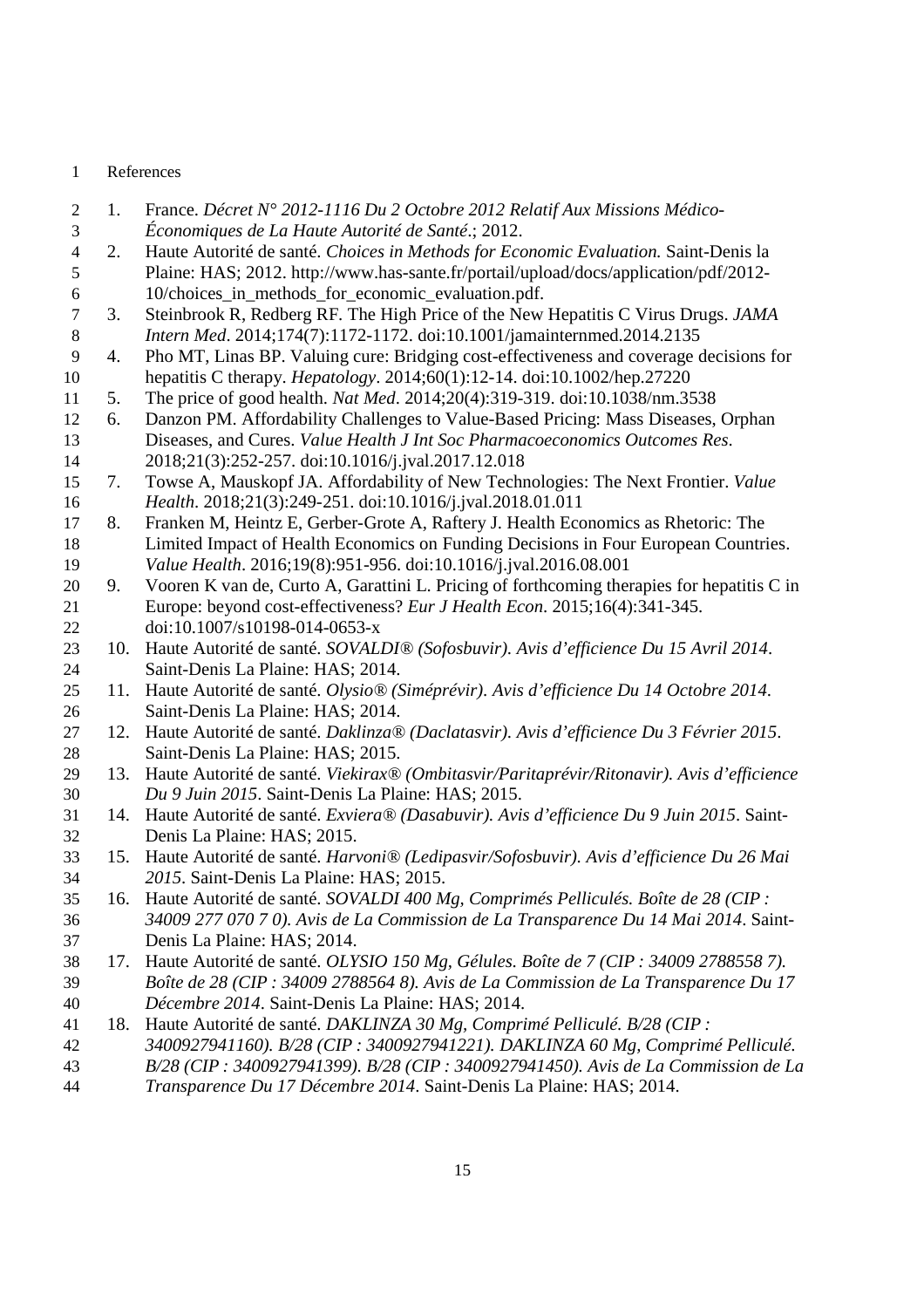- 19. Haute Autorité de santé. *HARVONI 90 Mg/400 Mg, Comprimés Pelliculés. B/28 (CIP : 34009 300 008 8 5). Avis de La Commission de La Transparence Du 4 Mars 2015*. Saint-Denis La Plaine: HAS; 2015.
- 20. Haute Autorité de santé. *VIEKIRAX 12,5 Mg / 75 Mg / 50 Mg, Comprimé Pelliculé. B/56 (CIP : 34009 300 078 0 8). EXVIERA 250 Mg, Comprimé Pelliculé. B/56 (CIP : 34009 300 077 8 5). Avis de La Commission de La Transparence Du 1er Avril 2015*. Saint-Denis La Plaine: HAS; 2015.
- 21. Husereau D, Drummond M, Petrou S, et al. Consolidated Health Economic Evaluation Reporting Standards (CHEERS) statement. *Value Health J Int Soc Pharmacoeconomics Outcomes Res*. 2013;16(2):e1-5. doi:10.1016/j.jval.2013.02.010
- 22. Chhatwal J, Kanwal F, Roberts MS, Dunn MA. Cost-effectiveness and budget impact of hepatitis C virus treatment with sofosbuvir and ledipasvir in the United States. *Ann Intern Med*. 2015;162(6):397-406. doi:10.7326/M14-1336
- 23. Hagan LM, Yang Z, Ehteshami M, Schinazi RF. All-oral, interferon-free treatment for chronic hepatitis C: cost-effectiveness analyses. *J Viral Hepat*. 2013;20(12):847-857. doi:10.1111/jvh.12111
- 24. Hagan LM, Sulkowski MS, Schinazi RF. Cost analysis of sofosbuvir/ribavirin versus sofosbuvir/simeprevir for genotype 1 hepatitis C virus in interferon-ineligible/intolerant individuals. *Hepatology*. 2014;60(1):37-45. doi:10.1002/hep.27151
- 25. Linas BP, Barter DM, Morgan JR, et al. The cost-effectiveness of sofosbuvir-based regimens for treatment of hepatitis C virus genotype 2 or 3 infection. *Ann Intern Med*. 2015;162(9):619-629. doi:10.7326/M14-1313
- 26. Liu S, Watcha D, Holodniy M, Goldhaber-Fiebert JD. Sofosbuvir-based treatment regimens for chronic, genotype 1 hepatitis C virus infection in u.s. Incarcerated populations: a cost-effectiveness analysis. *Ann Intern Med*. 2014;161(8):546-553. doi:10.7326/M14-0602
- 27. Najafzadeh M, Andersson K, Shrank WH, et al. Cost-effectiveness of novel regimens for the treatment of hepatitis C virus. *Ann Intern Med*. 2015;162(6):407-419. doi:10.7326/M14- 1152
- 28. Rein DB, Wittenborn JS, Smith BD, Liffmann DK, Ward JW. The Cost-effectiveness, Health Benefits, and Financial Costs of New Antiviral Treatments for Hepatitis C Virus. *Clin Infect Dis Off Publ Infect Dis Soc Am*. 2015;61(2):157-168.
- 29. Saab S, Gordon SC, Park H, Sulkowski M, Ahmed A, Younossi Z. Cost-effectiveness analysis of sofosbuvir plus peginterferon/ribavirin in the treatment of chronic hepatitis C virus genotype 1 infection. *Aliment Pharmacol Ther*. 2014;40(6):657-675. doi:10.1111/apt.12871
- 30. Younossi ZM, Singer ME, Mir HM, Henry L, Hunt S. Impact of interferon free regimens on clinical and cost outcomes for chronic hepatitis C genotype 1 patients. *J Hepatol*. 2014;60(3):530-537. doi:10.1016/j.jhep.2013.11.009
- 31. Younossi ZM, Park H, Saab S, Ahmed A, Dieterich D, Gordon SC. Cost-effectiveness of all-oral ledipasvir/sofosbuvir regimens in patients with chronic hepatitis C virus genotype 1 infection. *Aliment Pharmacol Ther*. 2015;41(6):544-563. doi:10.1111/apt.13081
- 32. Zhang S, Bastian ND, Griffin PM. Cost-effectiveness of sofosbuvir-based treatments for chronic hepatitis C in the US. *BMC Gastroenterol*. 2015;15:98. doi:10.1186/s12876-015- 0320-4
- 33. Cure S, Guerra I, Cammà C, Craxì A, Carosi G. Cost-effectiveness of sofosbuvir plus ribavirin with or without pegylated interferon for the treatment of chronic hepatitis C in Italy. *J Med Econ*. 2015;7:1-13.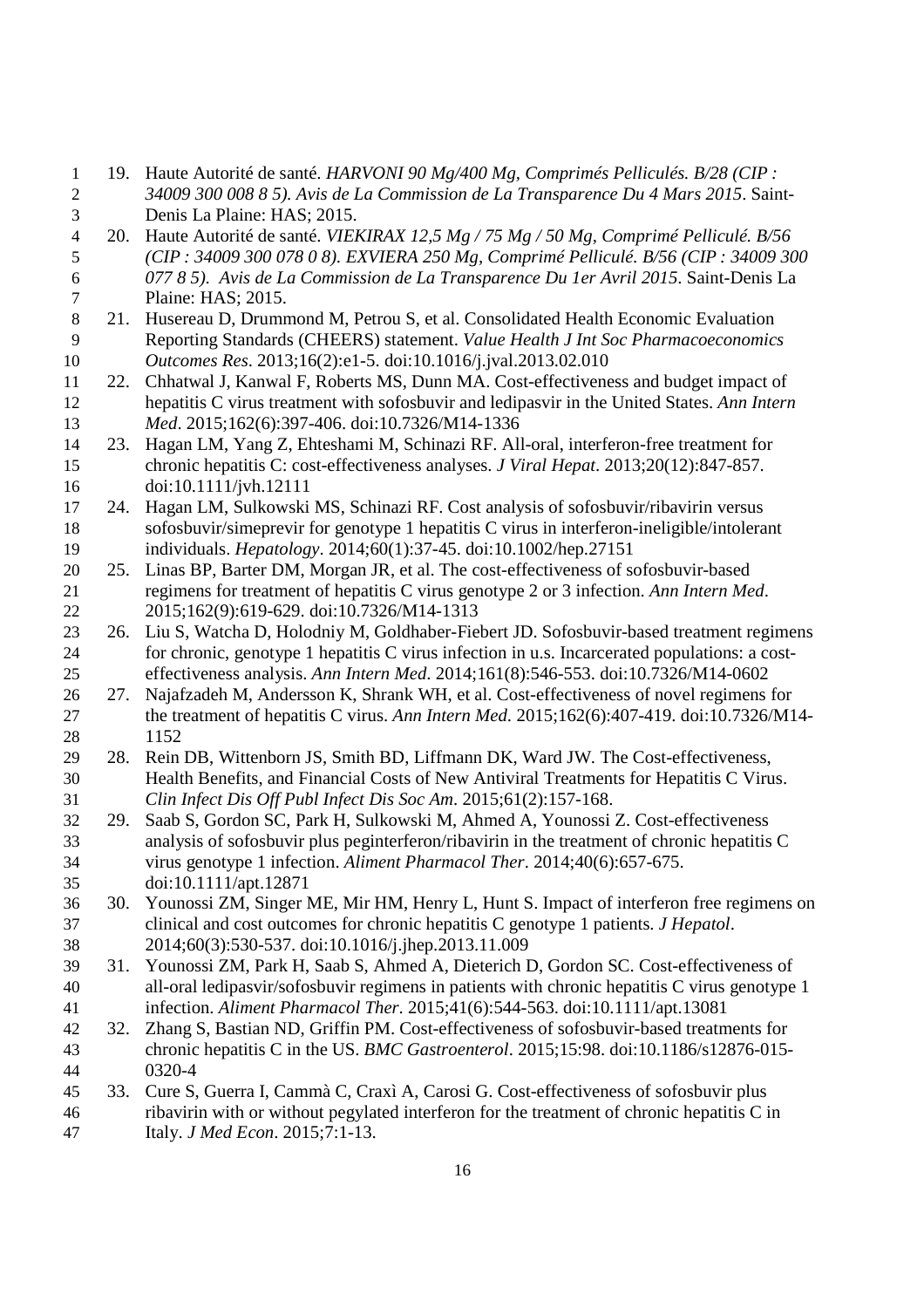- 34. Petta S, Cabibbo G, Enea M, et al. Cost-effectiveness of sofosbuvir-based triple therapy for untreated patients with genotype 1 chronic hepatitis C. *Hepatology*. 2014;59(5):1692-1705. doi:10.1002/hep.27010
- 35. Vitale A, Spolverato G, Burra P, et al. Cost-effectiveness of pretransplant sofosbuvir for preventing recurrent hepatitis C virus infection after liver transplantation. *Transpl Int Off J Eur Soc Organ Transplant*. 2015;28(9):1055-1065. doi:10.1111/tri.12591
- 36. Cortesi PA, Mantovani LG, Ciaccio A, et al. Cost-Effectiveness of New Direct-Acting Antivirals to Prevent Post–Liver Transplant Recurrent Hepatitis. *Am J Transplant*. 2015;15(7):1817-1826. doi:10.1111/ajt.13320
- 37. Cure S, Guerra I, Dusheiko G. Cost-effectiveness of sofosbuvir for the treatment of chronic hepatitis C-infected patients. *J Viral Hepat*. 2015;22(11):882-889. doi:10.1111/jvh.12409
- 38. Westerhout K, Treur M, Mehnert A, Pascoe K, Ladha I, Belsey J. A cost utility analysis of simeprevir used with peginterferon + ribavirin in the management of genotype 1 hepatitis C virus infection, from the perspective of the UK National Health Service. *J Med Econ*. 2015;23:1-19.
- 39. Leleu H, Blachier M, Rosa I. Cost-effectiveness of sofosbuvir in the treatment of patients with hepatitis C. *J Viral Hepat*. 2015;22(4):376-383. doi:10.1111/jvh.12311
- 40. Deuffic-Burban S, Schwarzinger M, Obach D, et al. Should we await IFN-free regimens to treat HCV genotype 1 treatment-naive patients? A cost-effectiveness analysis (ANRS 95141). *J Hepatol*. 2014;61(1):7-14. doi:10.1016/j.jhep.2014.03.011
- 41. San Miguel R, Gimeno-Ballester V, Blazquez A, Mar J. Cost-effectiveness analysis of sofosbuvir-based regimens for chronic hepatitis C. *Gut*. 2015;64(8):1277-1288. doi:10.1136/gutjnl-2014-307772
- 42. Pfeil AM, Reich O, Guerra IM, et al. Cost-effectiveness analysis of sofosbuvir compared to current standard treatment in Swiss patients with chronic hepatitis C. *PloS One*. 2015;10(5):e0126984. doi:10.1371/journal.pone.0126984
- 43. AFEF Association Française pour l'étude du foie. Prise de position de l'Association Française pour l'Etude du Foie (AFEF) sur les trithérapies (Peg-IFN + ribavirine + inhibiteur de protéase) dans la prise en charge des malades atteints d'hépatite chronique C. 2011.
- http://hepatoweb.com/Documents\_PDF/POSITION\_AFEF%20TRITHERAPIE\_VHC.pdf. Accessed December 6, 2016.
- 44. European Association for the Study of the Liver. EASL Clinical Practice Guidelines: management of hepatitis C virus infection. *J Hepatol*. 2011;55(2):245-264. doi:10.1016/j.jhep.2011.02.023
- 45. Dhumeaux D, Agence nationale de recherches sur le sida et les hépatites virales, Association française pour l'étude du foie, Ministère des affaires sociales et de la santé. *Prise En Charge Des Personnes Infectées Par Les Virus de l'hépatite B Ou de l'hépatite C. Rapport de Recommandations*. Paris: EDK;EDP Sciences; 2014.
- 46. France. Code de la sécurité sociale. *Article L162-16-4 Modifié Par Ordonnance N°2017- 1092 Du 8 Juin 2017 - Art. 2*.; 2017.
- 47. Polton D. *Rapport Sur La Réforme Des Modalités d'évaluation Des Médicaments*. Paris: Ministère des solidarités et de la santé; 2015.
- 48. Jeantet M, Destais N, Lopez A. *Evaluation Médico-Économique En Santé*. Paris: Inspection générale des affaires sociales; 2014. http://www.igas.gouv.fr/IMG/pdf/2014-066R\_- **Rapport DEF.pdf. Accessed December 16, 2016.**